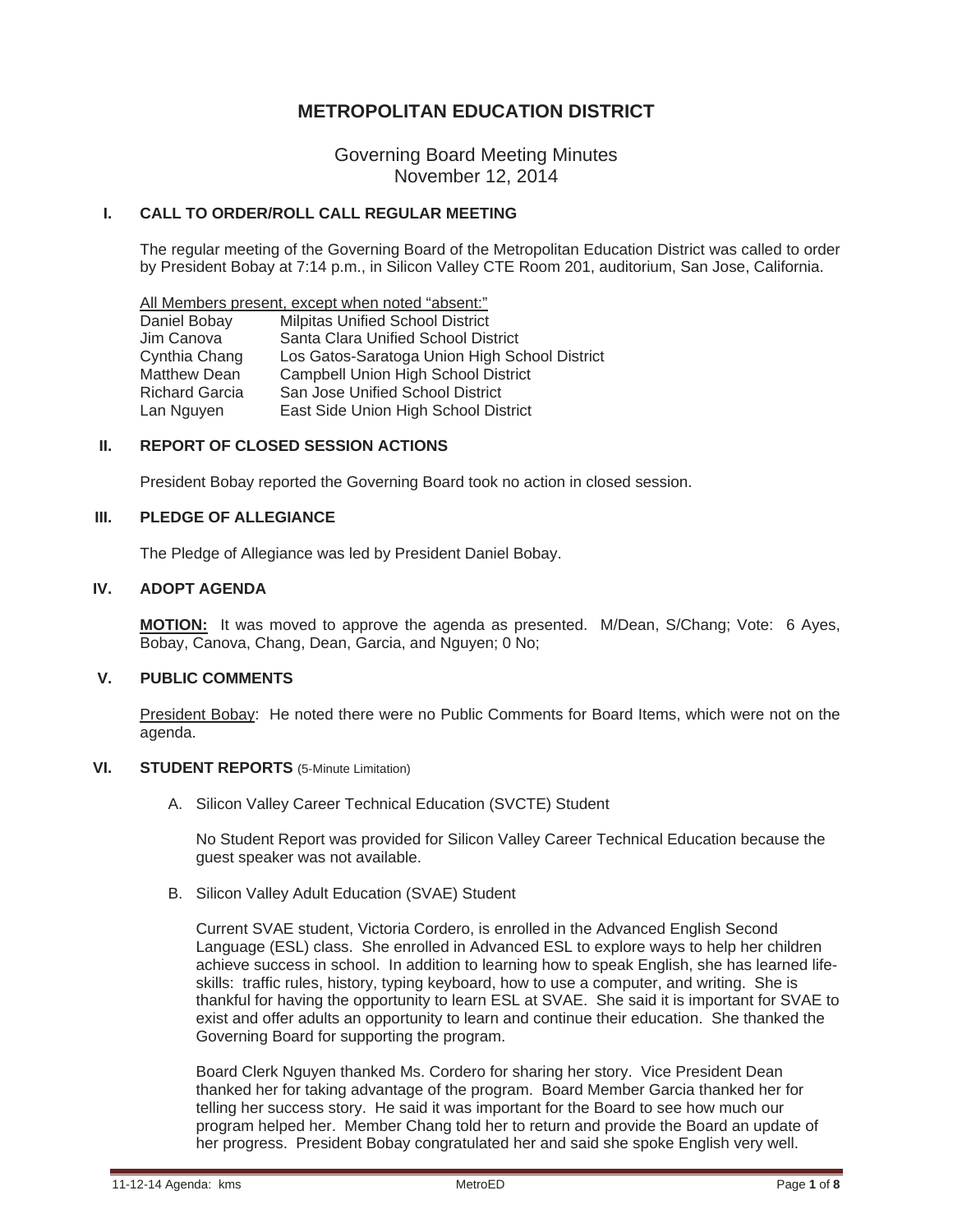# **VII. SILICON VALLEY CTE FEATURED PROGRAM**

A. Dental Assisting

Silicon Valley CTE's *Dental Assisting* program was presented to the Board by Instructor Michelle Sugden; Ms. Sugden's former student, Amy Brown, a 2010 graduate of Santa Teresa High School; and Kassandra Peña, a junior from Del Mar High School and current student of Instructor Gina Fleming. Mrs. Sugden provided a brief overview of the Dental Assisting program with a PowerPoint, a two-page flier listing the Dental Assisting Work-Based Learning Partners and Dental Assisting Employer Advisory Members, and a two-page program flier.

Member Garcia said the presenters are great ambassadors for the Dental Assisting program. Member Canova said the presentation was excellent. Member Chang received confirmation from Superintendent Lynch of the recording of our students' testimonies. She was very pleased a record of the presentations will be preserved for posterity and will be shared with others to inform them of this program. Board Clerk Nguyen would like both of these students to present to the Board of Trustees at the next East Side Union High School District Board Meeting. Vice President Dean said the students provide a profound service in the dental field, and he wished them continued success.

# **VIII. SPECIAL ORDER OF BUSINESS**

Superintendent Lynch informed President Bobay of a special presentation for Member Garcia. Due to the Mid-Term Elections this month Member Garcia will be leaving his position shortly as a Member of the MetroED Governing Board. Member Garcia received accolades from President Bobay and fellow Board Members. Superintendent Lynch presented Member Garcia with a plaque honoring his many years of service on the MetroED Governing Board.

### **IX. CONSENT/ACTION CALENDAR (ACTION)**

**MOTION**: It was moved to approve consent items #1 through #4, items #7 through #8, and items #13 through #14; hold items #5 through #6 and items #9 through #12 for discussion. M/Chang, S/Dean; Vote: 6 Ayes, Bobay, Canova, Chang, Garcia, Dean, and Nguyen; 0 No

\*1. Minutes from the Regular Board Meeting of October 10, 2014.

### **BUSINESS AND FINANCIAL FUNCTIONS**

- \*2. October Warrants Approval List (Joyce Shen)
- \*3. Monthly Financial Update for the period ended October 31, 2014 (Joyce Shen)
- \*4. Surplus Items (Joyce Shen)
- \*5. Approve Governmental Accounting Standards Board (GASB) Actuarial Study as of July 1, 2013 (Joyce Shen)

 Member Chang wanted more information on this item. After receiving the information from CBO Fry, Member Chang said she wanted employees to consider the overall compensation package because it is money they are entitled to, and if school districts cannot make the payment in the future, the retirees will lose money. By increasing monies on the current salary schedule, we could potentially hurt the long-term financial stability of the District. Member Dean agreed with Member Chang's comments, and he said we need to define a plan for benefits.

It was moved to approve the GASB Actuarial Study as of July 1, 2013.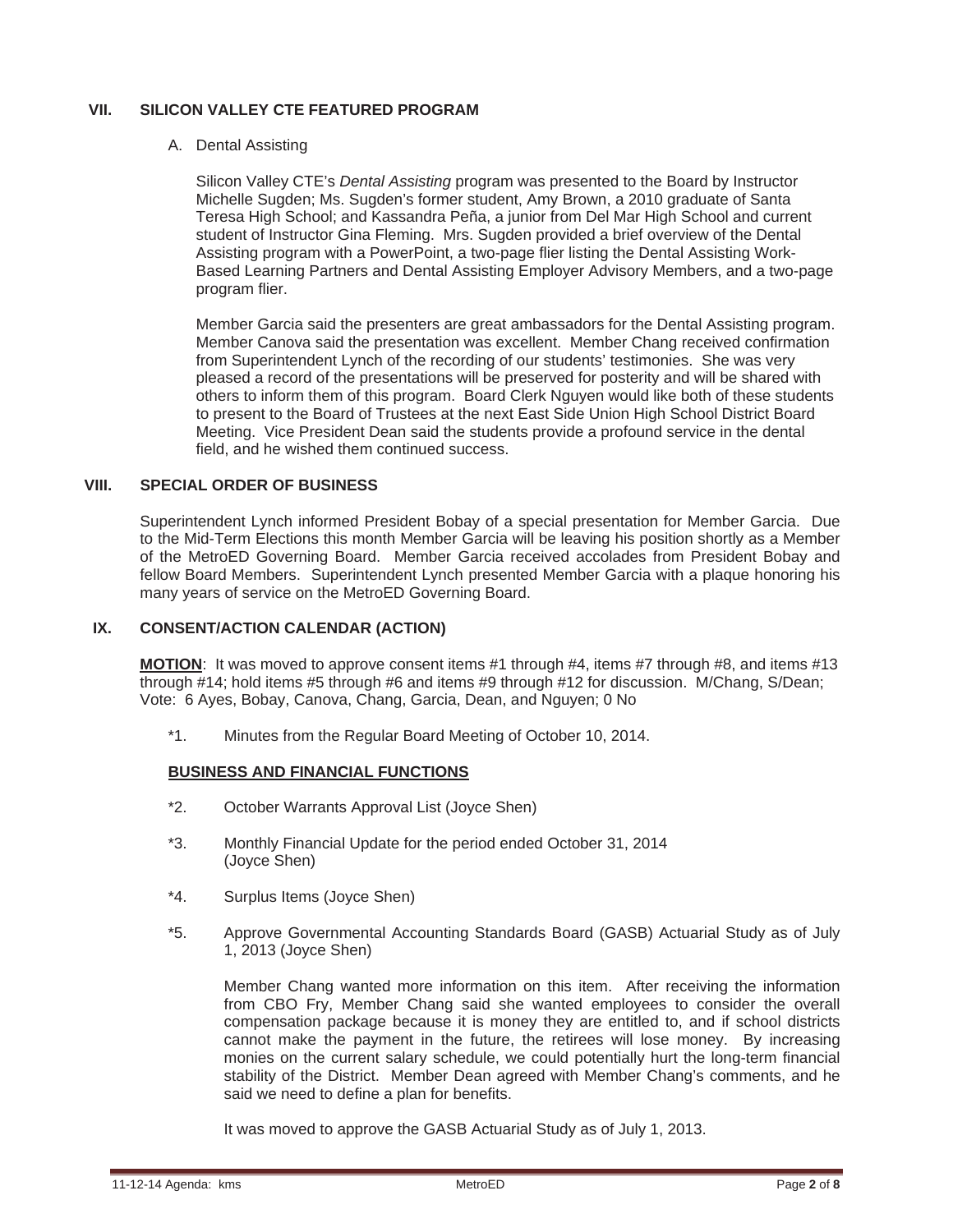**MOTION**: M/Chang, S/Nguyen; Vote: 6 Ayes, Bobay, Canova, Chang, Dean, Garcia, and Nguyen; 0 No

After voting, Chang said to bring back this item for discussion when a new CBO is in place.

 \*6. Award Bid for SVCTE Building 200/600 Renovations to Southland Construction Management, Inc. (\$253,032) (Scott Hall)

 Member Chang wanted to know if we are using the District's money to renovate, and if we are using the same architect which renovated the other buildings on this campus. Mark Bartos of Bartos Architecture introduced himself and stated his architectural firm will oversee the renovation project. He said the contract with Southland Construction Management, Inc. is a single-contract. Renovations will begin in December and will be completed before the SVCTE Car Show, which will be on May 1, 2015. Member Chang said she looks forward to seeing the end-product.

 It was moved to approve the Award Bid for SVCTE Building 200/600 Renovations to Southland Construction Management, Inc. (\$253,032).

**MOTION**: M/Chang, S/Dean; Vote: 6 Ayes, Bobay, Canova, Chang, Dean, Garcia, and Nguyen; 0 No

- \*7. Burlington English System Purchase (Suzi Glass)
- \*8. Agreement with Independent Contractor, Roy Blitzer: \$3,000. (Debbie Fry)
- \*9. Approve Agreement with Independent Contractor, Amanda Johnston, Grant Writer: \$36,000 (Jodi Edwards-Wright)

 Member Chang asked Superintendent Lynch to provide more information on this item. Superintendent Lynch said the Independent Contractor, Amanda Johnston, is a national grant-writer from Denver, Colorado. Jodi Edwards-Wright had done extensive research on Ms. Johnston. Superintendent Lynch said the District advertised this past summer for a grant writer who would not be on staff, would not include benefits, and would work full time with no interruptions. She said the District negotiated a contract, which is equivalent to \$3,000 per month. Ms. Johnston and her team of six grant writers will write three grants per month. Ms. Johnston has a track record of acquiring \$6-\$10 million dollars. Superintendent Lynch said the District's goal is to have Ms. Johnston help with the Career Pathways Trust Grant as well as federal and national grants. The District will pay for Ms. Johnston's travel to California in December so she could tour Silicon Valley CTE's programs. This will enable her to envision what she will be applying for when she writes our grants. Superintendent Lynch said the decision to hire Ms. Johnston was based on her solid track record with other non-profit organizations.

 It was moved to approve the Agreement with Independent Contractor, Amanda Johnston, Grant Writer.

**MOTION**: M/Chang, S/Dean; Vote: 6 Ayes, Bobay, Canova, Chang, Dean, Garcia, and Nguyen; 0 No

\*10. Approve Agreement with Silicon Valley Business Journal: \$51,490. (Debbie Fry)

 Member Chang asked Superintendent Lynch to provide more information on this item. Superintendent Lynch said the contract with Silicon Valley Business Journal (SVBJ) is a 15-month campaign. Superintendent Lynch said the rebranding of Silicon Valley Adult Education and Silicon Valley CTE will be exemplified in the strip ads in SVBJ. She chose to advertise in SVBJ because the top businesses in Silicon Valley read it and the Book of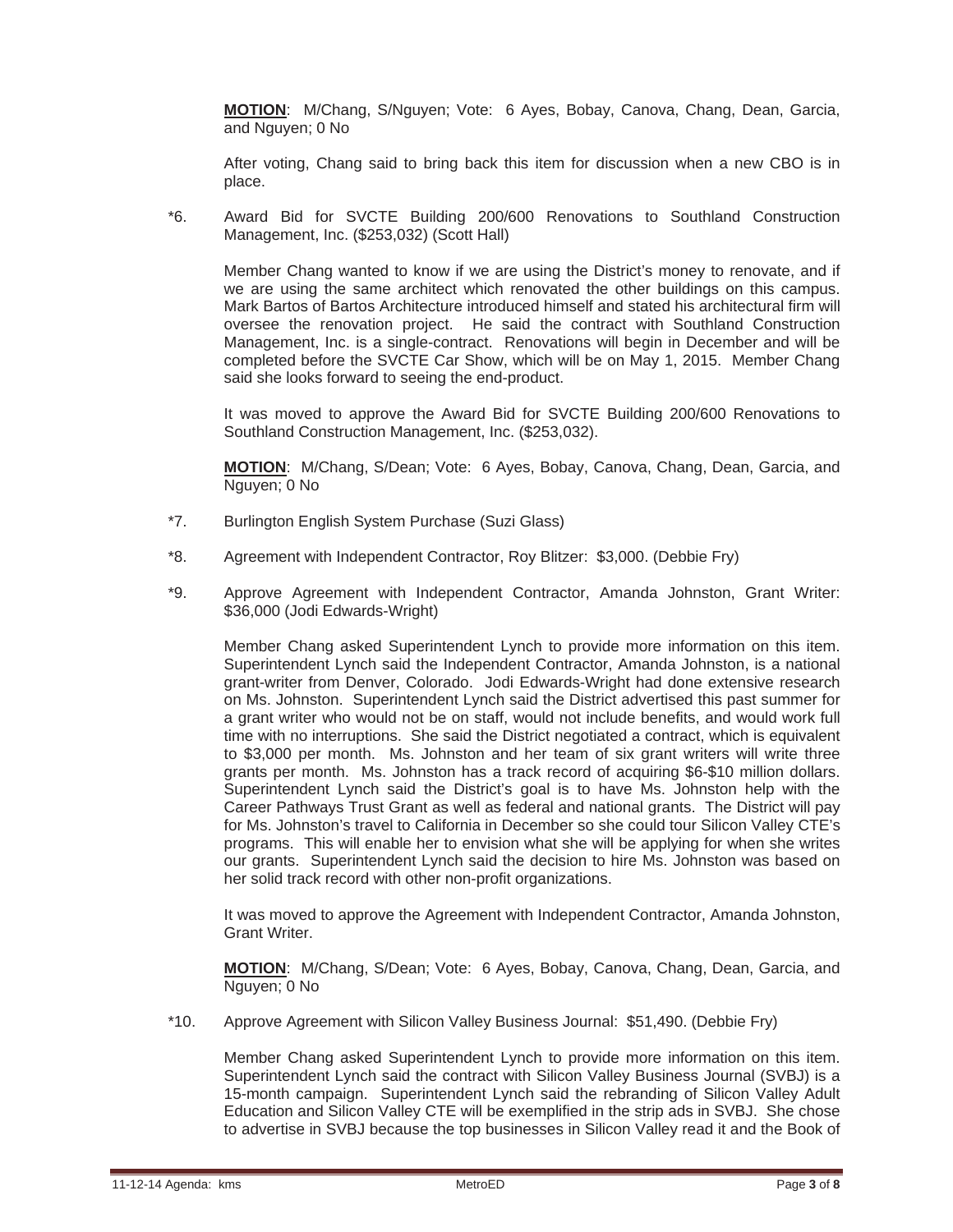Lists, which SVBJ produces. Superintendent Lynch said the District will have three strip ads in the Book of Lists in December. Superintendent Lynch said prestigious and wellknown businesses advertise in SVBJ. She said MetroED will be able to connect to these businesses and let them know who we are, we can provide them 1,500 students per year in internships and job shadowing, and we can be their future resource for employees.

 Member Chang asked Superintendent Lynch if it is possible to measure success after advertising in SVBJ after one year. Superintendent Lynch said a funding stream is forthcoming for ROPs, and one of the elements of being funded is accountability for the number of secured internships in CTE. She said the state has encouraged ROPs to partner with businesses and support Linked Learning and CTE through Work-Based Learning. She said the students' involvement with businesses is measurable. Member Chang said she hopes the District will be able to connect with more businesses which can provide internships for our students. Vice President Dean said success may be measured by the incremental additions of businesses the District acquires to support our programs. He reads and supports SVBJ. He said it is the premier journal.

It was moved to approve the Agreement with Silicon Valley Business Journal.

**MOTION**: M/Dean, S/Chang; Vote: 6 Ayes, Bobay, Canova, Chang, Dean, Garcia, and Nguyen; 0 No

 \*11. Approve Agreement with Independent Contractor, Jim Stoch, Business Partner Liaison, \$20,000. (Debbie Fry)

 Member Chang asked Superintendent Lynch to provide more information on this item. Superintendent Lynch said the Career Pathways Trust Grant requires an intermediary, which is a person who helps to partner the businesses with an educational institution. Superintendent Lynch said Jim Stoch is well-known in education and is a former business owner. She said he is able to provide information about prospective business partners to the District, and he recruits business partners for the District's grant application. Superintendent Lynch said Mr. Stoch has volunteered his time for the last six months, and the District would like to hire him for contract work as a Business Partner Liaison.

 It was moved to approve the Agreement with Independent Contractor, Jim Stoch, Business Partner Liaison.

**MOTION**: M/Chang, S/Nguyen; Vote: 6 Ayes, Bobay, Canova, Chang, Dean, Garcia, and Nguyen; 0 No

\*12. Adopt Resolution #03-11-12-14 on Local Reserves Cap (Debbie Fry)

 Member Chang said with the recommendation of CSBA, she had asked the Governing Board to adopt this Resolution during the October Board Meeting. She wanted to discuss this item because Proposition 2 passed in the General Mid-Term Election. She said she was very uncomfortable with the cap being placed on the local school districts. She felt it was very irresponsible enforce school districts to lose the flexibility to put aside money for rainy-day funds. She said she supports this resolution and hopes the Board and the District will be able to change the existing resolution. Board Clerk Nguyen said this is the right time to support this resolution. Vice President Dean said this resolution provides a way to pay for programs, and we want to prevent discontinuing them when students have only completed half of their courses. President Bobay said the LCFF is not reasonable, and although the revise was in May, his district did not receive information about being funded until October/November.

It was moved to Adopt Resolution #03-11-12-14 on Local Reserves Cap.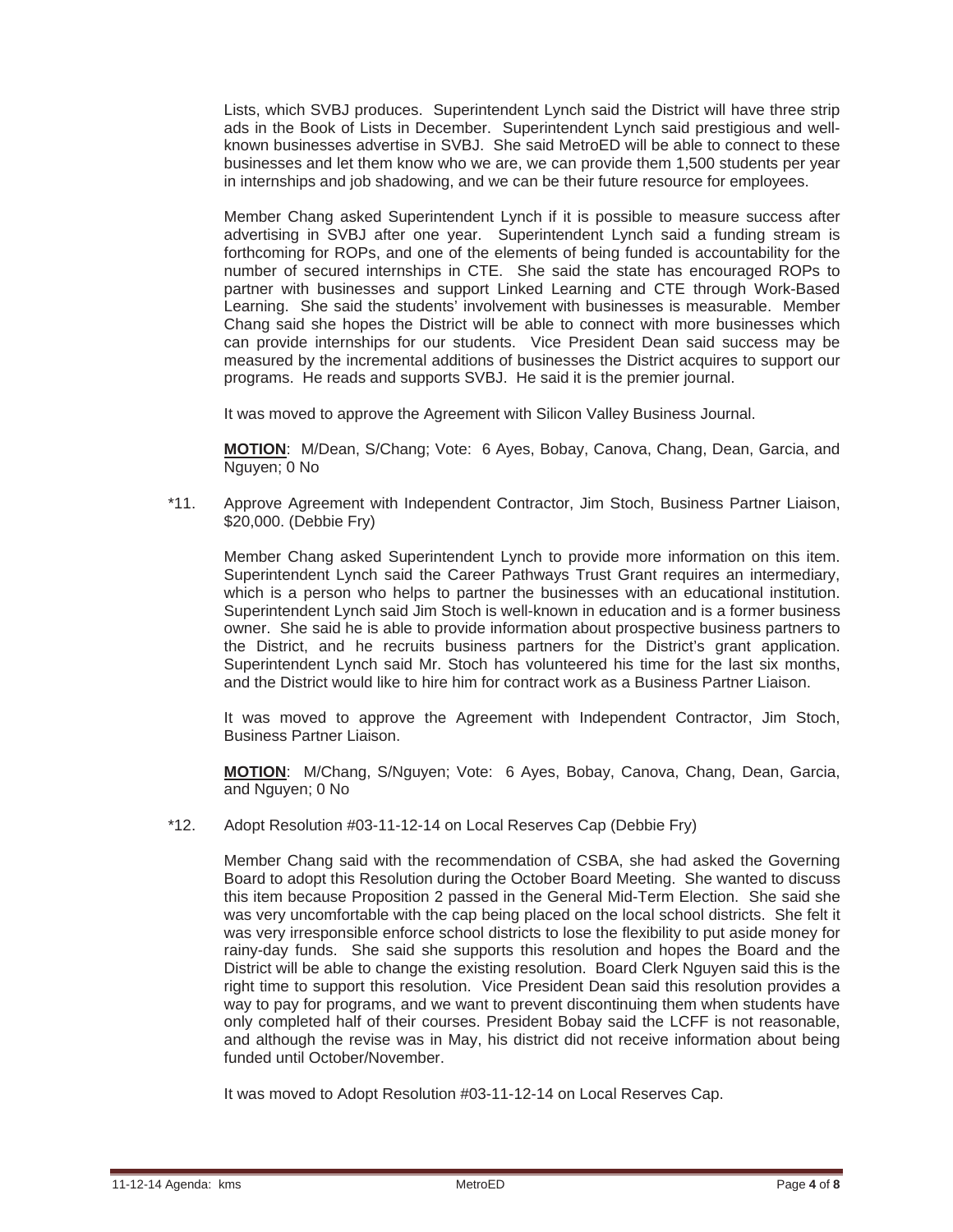**MOTION**: M/Chang, S/Dean; Vote: 6 Ayes, Bobay, Canova, Chang, Dean, Garcia, and Nguyen; 0 No

#### **PERSONNEL FUNCTIONS**

 \*13. Revised Salary Schedule for Certificated Counselor (Unrepresented) and New CTA Annual Stipends Salary Schedule for Fiscal Year 2014-15 (Debbie Fry)

#### **INSTRUCTIONAL AND STUDENT FUNCTIONS**

\*14. Out-of-State Travel (Marianne Cartan)

#### **X. INFORMATION ITEMS/DISCUSSION ITEMS**

15. ParentLink Presentation (Jodi Edwards-Wright)

 Curriculum & Instruction Director Jodi Edwards-Wright presented information to the Board about ParentLink. She said the three vital components to this service were notify (integrates our data in Schoolhouse), apptivate (gives our audience 'delivery' options), and sociability (use social media to tell our story). She also said message history is retained, videos may be posted, and messages may be posted on social media websites. She said end-users may access the application from any device which supports it. Ms. Edwards-Wright presented a video from the ParentLink website. She assured the Governing Board that students' information will be protected from push notifications. She informed the Governing Board of ParentLink being merged with Blackboard as of November 12<sup>th</sup>. Although this occurred, the service, which MetroED purchased, will not be compromised. After Ms. Edwards-Wright's presentation, she guided the Governing Board and the audience on how to download the ParentLink application.

16. Veterans Career Technical Training Initiative (Alyssa Lynch)

 Superintendent Lynch said the information provided was compiled for Member Garcia at his request during the October Governing Board Meeting. The three distinct programs at MetroED which offer assistance to Veterans (and their dependents) who enroll in CTE courses at SVCTE and SVAE are Veteran's Career Training Initiative, Work2Future (contract grant through the City of San Jose), and the GI Bill Authorized Provider. Member Garcia wanted MetroED to determine ideas to increase participation in these programs because there is a demand to assist this population. Superintendent Lynch reviewed the list of future recruitment opportunities, and included having Jim Stoch, Business Partner Liaison, educate our business partners. Vice President Dean said this subject should be brought back in six months to report out on how the District has taken steps to improve the offering of this program and how it has helped the rehabilitation of veterans.

17. First Reading: Board Policies; Tri-Annual Update (Alyssa Lynch)

 Superintendent Lynch said this is a normal update of Board Policies by CSBA. Vice President Dean said it would be helpful to see the change bar so it is apparent what changes were applied. Member Chang said changes should be highlighted. CBO Fry said the Policy Guidesheet provides details of the changes.

18. New MetroED Student Success Videos (Alyssa Lynch)

 Superintendent Lynch shared two new MetroED student success videos of former students Nick Clausen, SVCTE Truck Mechanics Program and Vanessa Harris, SVAE GED Program and Adult Medical Assisting Program.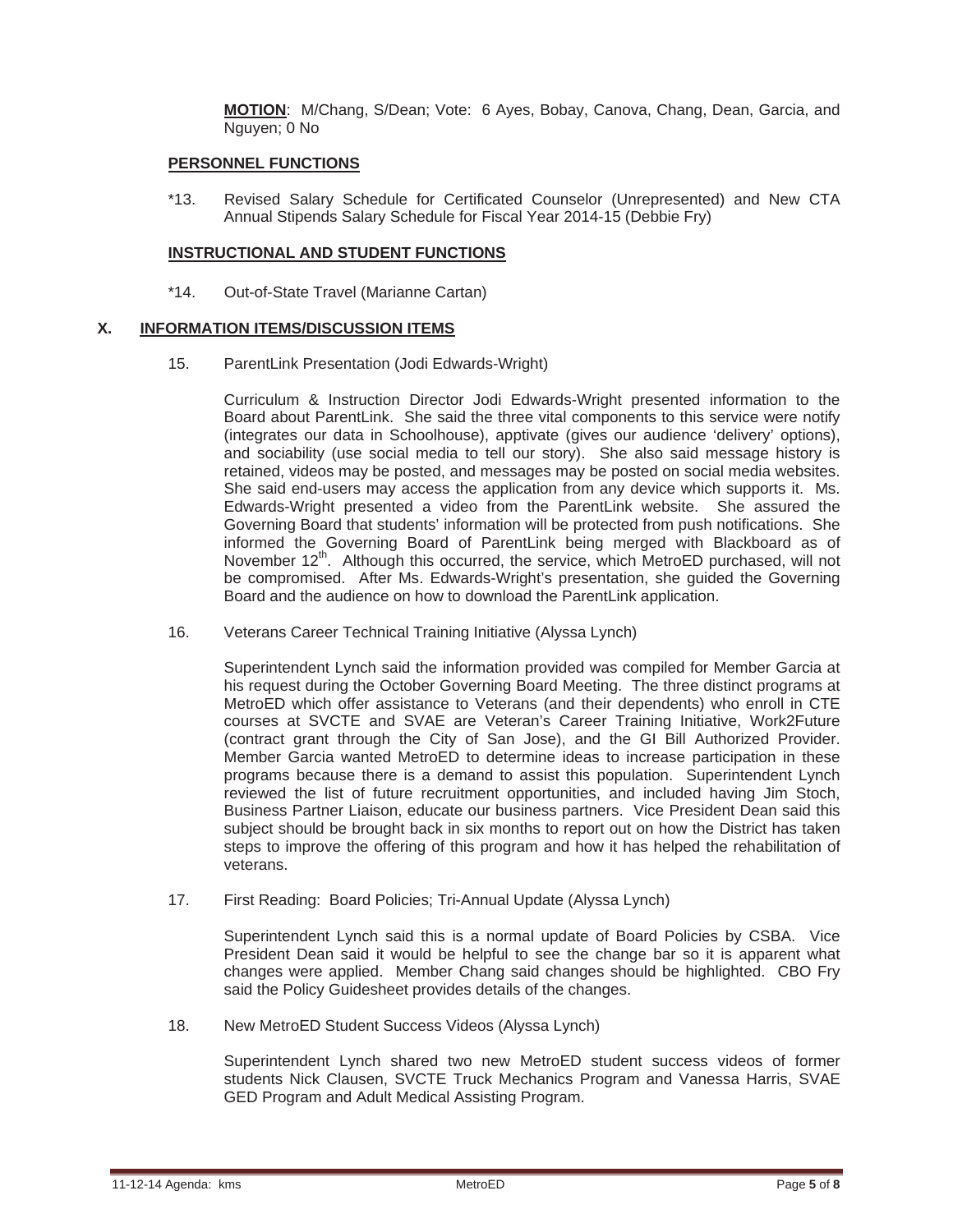Member Garcia said the video about Ms. Harris was very powerful because she stated her teachers believed in her more than she believed in herself. He also said Ms. Harris should be interviewed further because she works with veterans.

# **XI. ACTION ITEMS AND REPORTS**

#### **BOARD AND ADMINISTRATIVE FUNCTIONS**

19. Approve Biennial Review of Board Bylaw 9270 (Alyssa Lynch)

 Superintendent Lynch said the County of Santa Clara Office of the County Counsel contacted every school district and local agency in the county regarding the biennial review of their Conflict of Interest Code (Form 700 Filing Officials). She said the Board Bylaw 9270 was updated to reflect the language the County had requested. The required amendments by MetroED include accurate disclosure of new positions (including consultants) that must be designated and revisions of titles of existing positions.

It was moved to approve the Biennial Review of Board Bylaw 9270.

**MOTION**: M/Garcia, S/Nguyen; Vote: 6 Ayes, Bobay, Canova, Chang, Dean, Garcia, and Nguyen; 0 No

#### **BUSINESS AND FINANCIAL FUNCTIONS**

None.

#### **PERSONNEL FUNCTIONS**

None.

### **INSTRUCTIONAL AND STUDENT FUNCTIONS**

 20. Approve Williams Textbook Report for Silicon Valley Adult Education (Jodi Edwards-Wright)

> Director of Curriculum & Instruction Jodi Edwards-Wright said during the October Governing Board Meeting, she presented the Williams Textbook Report for Silicon Valley CTE. During the November Governing Board Meeting, she presented the Williams Textbook Report for Silicon Valley Adult Education.

> It was moved to approve the Williams Textbook Report for Silicon Valley Adult Education.

**MOTION**: M/Nguyen, S/Dean; Vote: 6 Ayes, Bobay, Canova, Chang, Dean, Garcia, and Nguyen; 0 No

#### **XII. EXECUTIVE REPORT/ADMINISTRATIVE REPORTS**

### x **SVAE Principal Suzi Glass**

She invited the Governing Board to attend two events:

- Silicon Valley Adult Education Medical Assistant Graduation Ceremony
	- Saturday, December  $6<sup>th</sup>$  at 1:00 PM in the Hub
	- There will be 22 graduates.
	- The students coordinated the event.
	- There will be a light reception after the ceremony.
	- RSVP to Suzi Glass.
- o Annual CalWORKs Fine Achievement Award Ceremony
	- **Tuesday, December 9<sup>th</sup> in the Chamber of the Board Supervisors' Room** at Santa Clara COE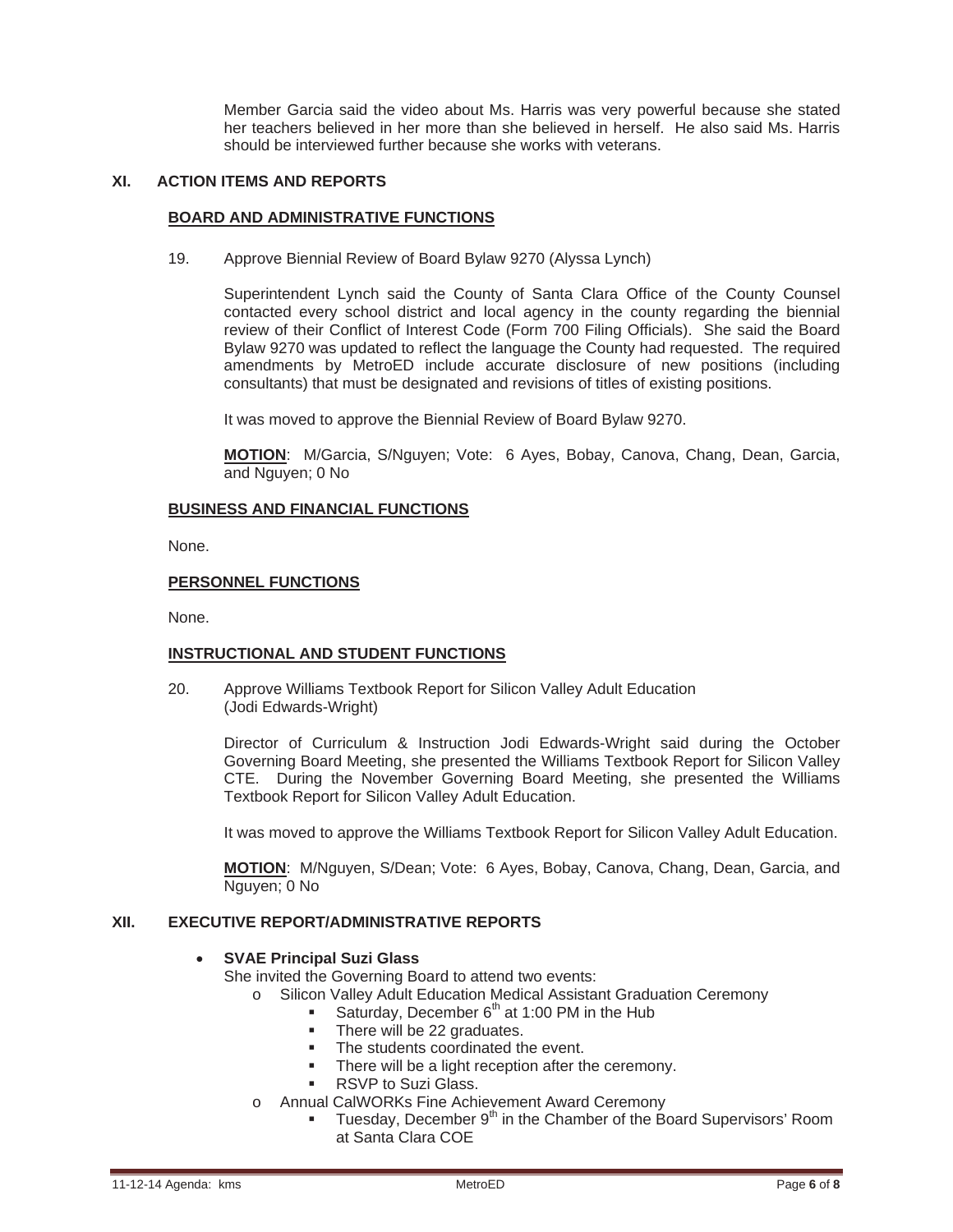- **Four CalWORKs students achieving their studies were nominated by** MetroED CalWORKs site representatives.
- Of the four nominated students, Felicia Sierra will receive an award.

# x **SVCTE Director Marianne Cartan**

- o She thanked Board of Trustee Garcia on behalf of the SVCTE staff for his support.
- o The Fashion Design and Textile Arts class held a fundraiser, Jeans for Troops. Students and staff donated money to wear jeans today. The donations were \$1 for students and \$5 for staff. She does not have a total of the donations yet.
- o Sara Crowder, the new SVCTE Program Coordinator and Assistant Principal, is transitioning the interim instructor of her former class, Accounting/Financial Services. She is also assisting with updating the articulation agreements with the community colleges.
- o SVCTE is a partner in San Jose State's National Science Foundation grant application to develop curriculum for workforce development with hybrid and electric cars. SVCTE's role in the grant is to offer two summer sessions. One session will teach students about automotive engineering. Another session will train teachers on how to teach this component.
- $\circ$  Modified Day on Thursday, November 13<sup>th</sup> for three and a half hours will be used for professional development. The focus will be on the WASC Self-Study.
- o Directors' Advisory, comprised of four teacher representatives and SVCTE administrators, and Support Staff were created as vehicles of two-way communication to discuss the needs of the staff and to develop procedures.
- o Kory Keadle, Computer Technology Careers Instructor, is the Technology Mentor. This is a Board-Approved-Stipend position. Mr. Keadle will provide support and training to staff that need assistance with Jupiter and other technology needs.
- o A new counselor has been selected. The name of the counselor will be revealed in the December Governing Board Meeting.
- o SVCTE will implement a school-wide community service activity: The Toy Drive with the Hispanic San Jose Fire Fighters, "Los Bomberos."

### x **MetroED CBO Debbie Fry**

- o There will be new laws coming into effect on January 1, 2015:
	- AB 1584
	- **SB 1177**
	- $-$  AB 1442
	- AB 1611
	- AB 2040
	- AB 1432
	- AB 420
	- SB 1255
	- **AB 1455**

### x **MetroED Superintendent Alyssa Lynch**

- o She is pleased with the progress of our District. Everyone has been working very hard.
- o She thanked CBO Debbie Fry for her commendable service. She has accomplished so much in 20 months, and she has made a positive impact on our District. She will do very well in her new role with School Services of California, Inc.